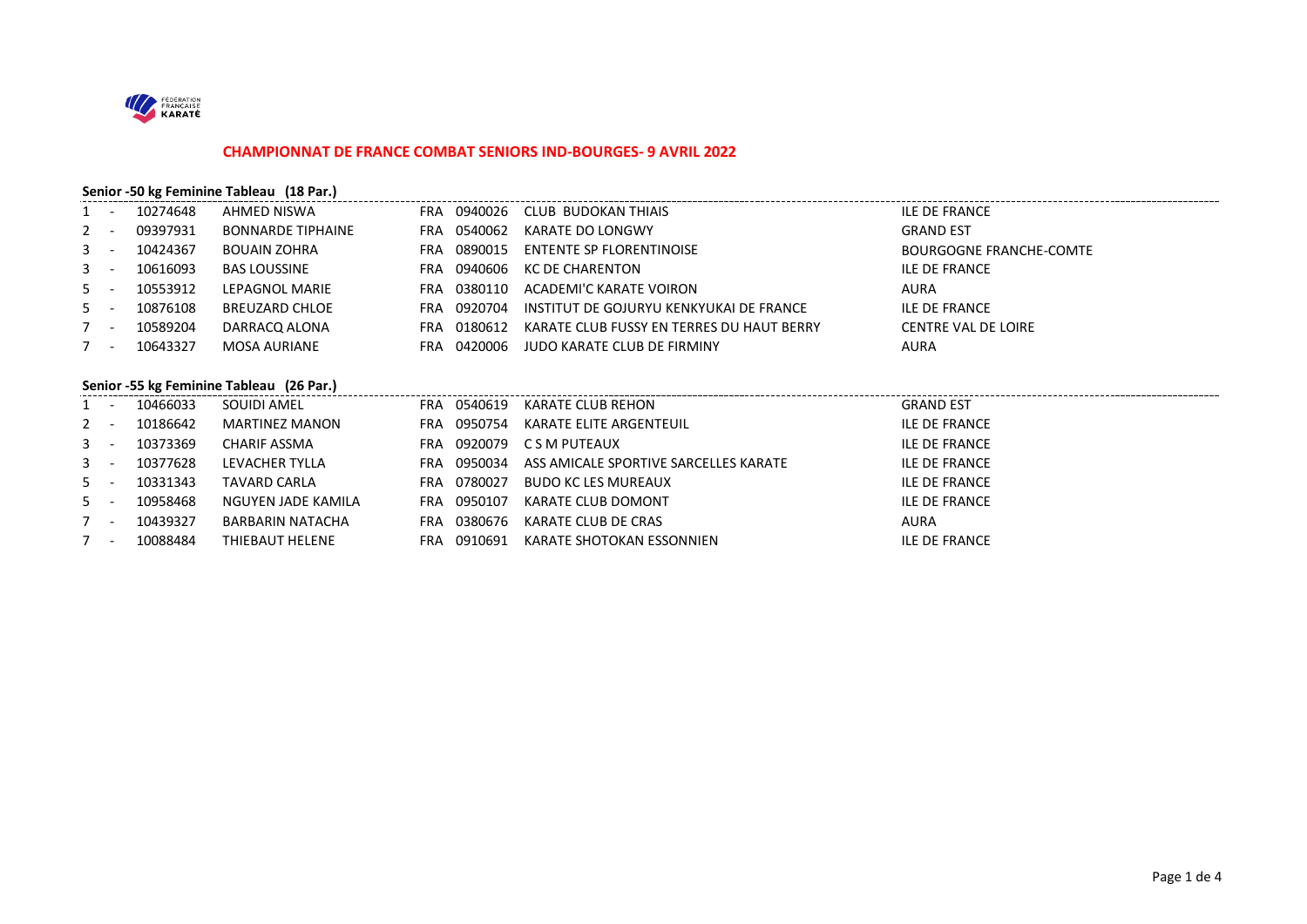#### **Senior -61 kg Feminine Tableau (28 Par.)**

| $1 -$ | 10102208 | SIVERT LAURA        | FRA  |             | 0250635 CLUB SAUVEGARDE DE BESANCON | BOURGOGNE-FRANCHE-COMTE    |
|-------|----------|---------------------|------|-------------|-------------------------------------|----------------------------|
| $2 -$ | 01329913 | DONA LOLITA         | FRA  | 0940026     | CLUB BUDOKAN THIAIS                 | ILE DE FRANCE              |
| $3 -$ | 10484563 | DARIO MAEVA         |      | FRA 0130973 | TEAM FKA                            | <b>PACA</b>                |
| $3 -$ | 10614560 | <b>GIRARD ILONA</b> | FRA  | 0360005     | KARATE CLUB CHATEAUROUX             | <b>CENTRE VAL DE LOIRE</b> |
| $5 -$ | 10674871 | MENACER DJIHANE     | FRA  |             | 0920079 CSM PUTEAUX                 | <b>ILE DE FRANCE</b>       |
| $5 -$ | 10299073 | AVAZERI LEA         |      | FRA 0130973 | TEAM FKA                            | <b>PACA</b>                |
| $7 -$ | 10257250 | DI LITTA EVA        | FRA  | 0380029     | KARATE CLUB PONTOIS                 | <b>AURA</b>                |
|       | 10571879 | MANSOURI CHAHINEZ   | FRA. |             | 0300716 TEAM OUISSA KARATE NIMES    | <b>PACA</b>                |

## **Senior -68 kg Feminine Tableau (18 Par.)**

| $1 -$ | 10242034 | FLAMAND NATANAELE | FRA | 0910012     | AMICALE SPORTIVE EVRY SECTION KARATE          | ILE DE FRANCE        |
|-------|----------|-------------------|-----|-------------|-----------------------------------------------|----------------------|
| $2 -$ | 10390759 | HAON JULIE        |     | FRA 0130973 | TEAM FKA                                      | <b>PACA</b>          |
| $3 -$ | 10529852 | SOMBE THALYA      |     |             | FRA 0770616 CKSEN PAYS CRECOIS                | <b>ILE DE FRANCE</b> |
| $3 -$ | 10200965 | MARMOT MELINDA    | FRA |             | 0950034 ASS AMICALE SPORTIVE SARCELLES KARATE | <b>ILE DE FRANCE</b> |
| $5 -$ | 10593383 | YAZID REHANE      |     | FRA 0690077 | SEN NO SEN KARATE VENISSIEUX                  | AURA                 |
| $5 -$ | 10965611 | LOUMIKOU MOLLY    | FRA |             | 0600012 U S C KARATE SHOTOKAN                 | HAUTS-DE-FRANCE      |
| $7 -$ | 10375687 | PILATO CAROLINE   |     | FRA 0270660 | KARATE EVREUX NAVARRE                         | NORMANDIE            |
| $7 -$ | 10185904 | ZANINI CHARLOTTE  | FRA | 0950754     | KARATE ELITE ARGENTEUIL                       | <b>ILE DE FRANCE</b> |

## **Senior 68 et + kg Feminine Tableau (23 Par.)**

|       |          | Senior 68 et + kg Feminine Tableau (23 Par.) |            |         |                                        |                         |
|-------|----------|----------------------------------------------|------------|---------|----------------------------------------|-------------------------|
|       | 10194216 | <b>GARCIA NANCY</b>                          | FRA        | 0130019 | CLUB ARLESIEN DE KARATE DO             | <b>PACA</b>             |
| $2 -$ | 10382483 | L HYVER MARGOT                               | <b>FRA</b> | 0720008 | SAMOURAI 2000                          | PAYS DE LA LOIRE        |
| $3 -$ | 10482268 | <b>PEA CLEMENCE</b>                          | FRA        | 0210630 | AKDC                                   | BOURGOGNE-FRANCHE-COMTE |
| $3 -$ | 10465807 | AUDRY OANELL                                 | <b>FRA</b> |         | 0910626 S K B EPINAY SOUS SENART       | <b>ILE DE FRANCE</b>    |
| $5 -$ | 10379350 | CASTANET CAMILLE                             | <b>FRA</b> | 0330037 | ASS SPORTIVE ST SEURINOISE LE SAMOURAI | NOUVELLE-AQUITAINE      |
| $5 -$ | 10529849 | ROVELAS BETTYLOU                             | FRA        | 0250635 | CLUB SAUVEGARDE DE BESANCON            | BOURGOGNE-FRANCHE-COMTE |
| $7 -$ | 10136399 | PILLANT AURORE                               | FRA        | 0950754 | KARATE ELITE ARGENTEUIL                | <b>ILE DE FRANCE</b>    |
| $7 -$ | 10400400 | <b>BOUZRAD ASSIA</b>                         | FRA        | 0570671 | HOMBU DENTOKAN                         | <b>GRAND-EST</b>        |
|       |          |                                              |            |         |                                        |                         |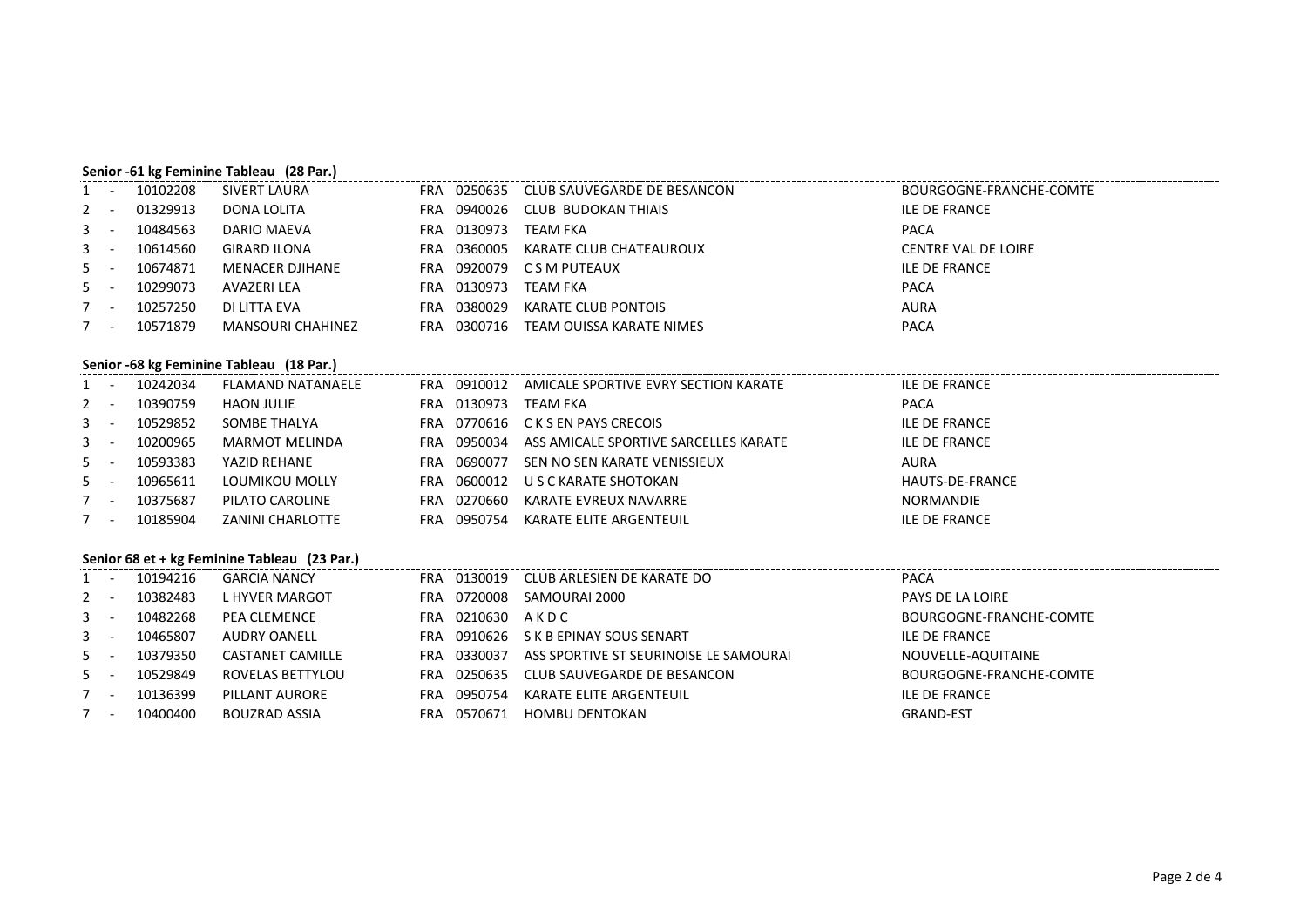### **Senior -60 kg Masculin Tableau (34 Par.)**

|       | $1 -$ | 10687405 | MEZIANE RAYYAN          |            |             | FRA 0920079 CSM PUTEAUX                 | ILE DE FRANCE    |
|-------|-------|----------|-------------------------|------------|-------------|-----------------------------------------|------------------|
|       | $2 -$ | 10467449 | HELLAL AHMED EL AMINE   | FRA        | 0950090     | CLUB SPORTF MUNICIPAL D'EAUBONNE KARATE | ILE DE FRANCE    |
|       | $3 -$ | 01476668 | LOPES JOHAN             | FRA        | 0920053     | CSA HAUTS DE RUEIL                      | ILE DE FRANCE    |
| $3 -$ |       | 10234778 | <b>BOISSERON MILTON</b> | FRA        | 0950034     | ASS AMICALE SPORTIVE SARCELLES KARATE   | ILE DE FRANCE    |
| $5 -$ |       | 09176564 | ABBADI FAYCAL           | FRA        | 0300613     | SHOTOKAN KARATE ALESIEN                 | <b>OCCITANIE</b> |
|       | $5 -$ | 10072189 | <b>VAULTIER ROMAIN</b>  |            | FRA 0270017 | SEN KARATE LOUVIERS                     | NORMANDIE        |
| $7 -$ |       | 10674842 | MENNESSIER LOGAN SAMUEL | FRA        | 0720008     | SAMOURAI 2000                           | PAYS DE LA LOIRE |
|       | $7 -$ | 10204150 | LECERF ENZO             | <b>FRA</b> | 0590194     | KARATE CLUB DE CONDE                    | HAUTS-DE6-FRANCE |
|       |       |          |                         |            |             |                                         |                  |

#### **Senior -67 kg Masculin Tableau (37 Par.)**

|         | $\sim 100$ km s $^{-1}$ | 10278559 | SALMI YOUNESSE    | FRA | 0950608          | GONESSE KARATE CLUB                   | <b>ILE DE FRANCE</b>    |
|---------|-------------------------|----------|-------------------|-----|------------------|---------------------------------------|-------------------------|
| $2 -$   |                         | 10247937 | LAVAUD PIERRE     |     | FRA 0910012      | AMICALE SPORTIVE EVRY SECTION KARATE  | <b>ILE DE FRANCE</b>    |
| $3 - 1$ |                         | 10475889 | PERRUCHOT ALEXIS  | FRA |                  | 0850005 FONTENAY KARATE SHOTOKAN      | PAYS DE LA LOIRE        |
| $3 - 1$ |                         | 10352983 | JACQUERAY ADAM    |     | FRA 0950754      | KARATE ELITE ARGENTEUIL               | <b>ILE DE FRANCE</b>    |
| $5 -$   |                         | 10112375 | LAMOTTE YANIS     |     | FRA 0210630 AKDC |                                       | BOURGOGNE-FRANCHE-COMTE |
| $5 -$   |                         | 10279207 | DE BARROS DAMIEN  |     | FRA 0950034      | ASS AMICALE SPORTIVE SARCELLES KARATE | <b>ILE DE FRANCE</b>    |
| $7 -$   |                         | 10296633 | GOUIRAN ALEXANDRE | FRA | 0130127          | IMPACT KARATE CLUB                    | <b>PACA</b>             |
| $7 -$   |                         | 10864368 | OUDOUD MOULAY     | FRA | 0590194          | KARATE CLUB DE CONDE                  | HAUTS-DE-FRANCE         |

## **Senior -75 kg Masculin Tableau (41 Par.)**

|       | $1 -$ | 10561523 | <b>BERTHON ENZO</b> |      | FRA 0130900 | SPARTAN KOMBATS SPORTS                        | <b>PACA</b>             |
|-------|-------|----------|---------------------|------|-------------|-----------------------------------------------|-------------------------|
| $2 -$ |       | 10111772 | LE THANH LIEM       | FRA  | 0910012     | AMICALE SPORTIVE EVRY SECTION KARATE          | ILE DE FRANCE           |
| $3 -$ |       | 10229230 | CIZO KILIAN         | FRA  |             | 0950034 ASS AMICALE SPORTIVE SARCELLES KARATE | ILE DE FRANCE           |
| $3 -$ |       | 10751183 | NDAO SASSY          | FRA  | 0250635     | CLUB SAUVEGARDE DE BESANCON                   | BOURGOGNE-FRANCHE-COMTE |
| $5 -$ |       | 10555687 | LARDJOUM ISSA       | FRA  | 0690077     | SEN NO SEN KARATE VENISSIEUX                  | <b>AURA</b>             |
| $5 -$ |       | 10466423 | GARI RYAN           | FRA  | 0950034     | ASS AMICALE SPORTIVE SARCELLES KARATE         | ILE DE FRANCE           |
| $7 -$ |       | 10461958 | BOUROUBA ILIES      | FRA. | 0950754     | KARATE ELITE ARGENTEUIL                       | ILE DE FRANCE           |
| 7 -   |       | 10241885 | RENAUD ANGY         | FRA. | 0400610     | CL WADORYU KARA SUD ATLANTIQUE                | NOUVELLE-AQUITAINE      |
|       |       |          |                     |      |             |                                               |                         |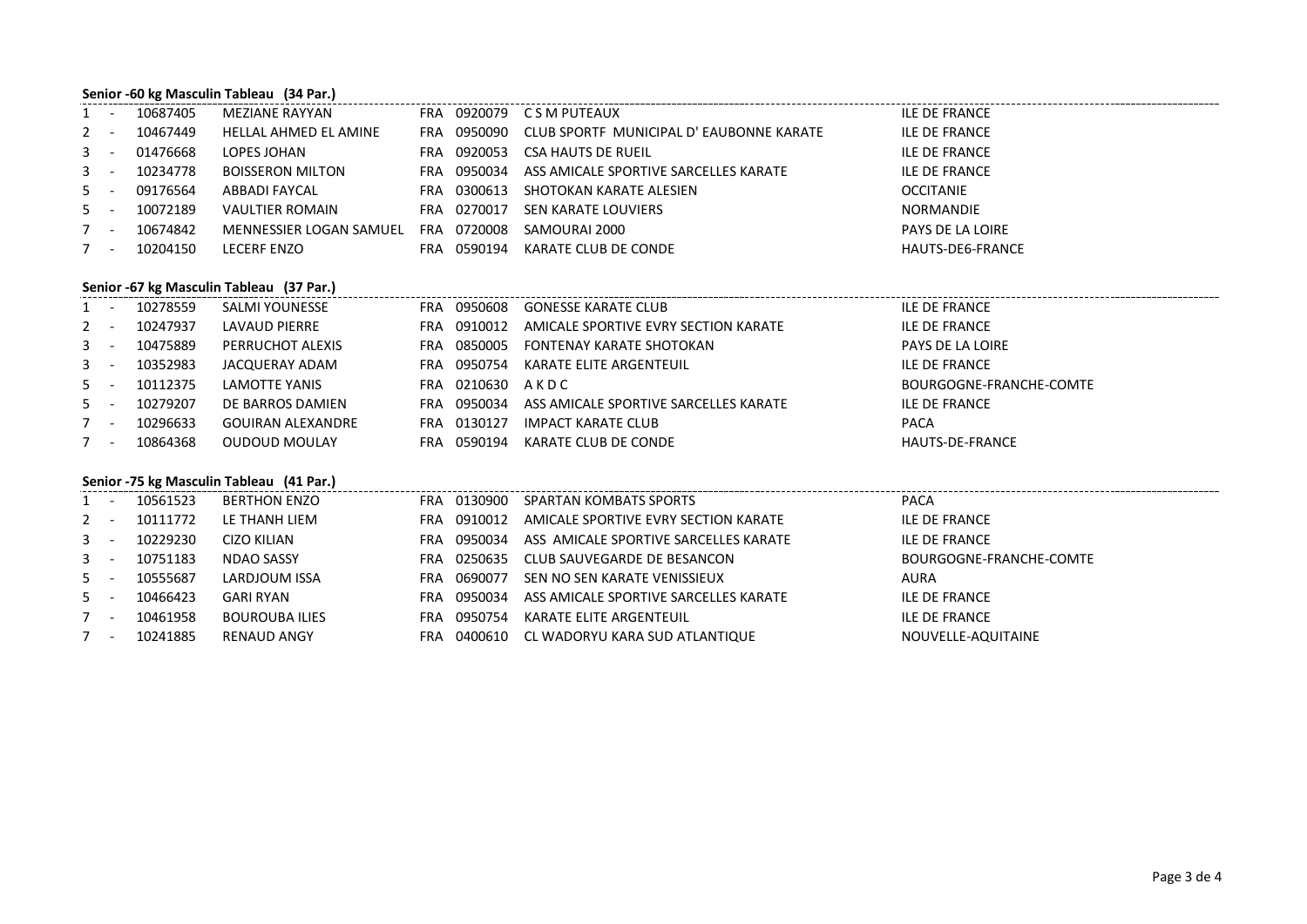### **Senior -84 kg Masculin Tableau (34 Par.)**

| $1 -$ | 09023757 | <b>GRILLON KENJI</b> |     |             | FRA 0950034 ASS AMICALE SPORTIVE SARCELLES KARATE | ILE DE FRANCE           |
|-------|----------|----------------------|-----|-------------|---------------------------------------------------|-------------------------|
| $2 -$ | 09427108 | DA COSTA JESSIE      |     | FRA 0540013 | U SP LITT MONT ST MARTIN SEC KARATE               | <b>GRAND-EST</b>        |
| $3 -$ | 09204080 | DIOP SALLY           | FRA |             | 0920079 CSM PUTEAUX                               | ILE DE FRANCE           |
| $3 -$ | 10639809 | CISSE A LAHAD        |     |             | FRA 0250635 CLUB SAUVEGARDE DE BESANCON           | BOURGOGNE-FRANCHE-COMTE |
| $5 -$ | 10122410 | ABDESSELEM RAYBAK    |     | FRA 0130019 | CLUB ARLESIEN DE KARATE DO                        | <b>PACA</b>             |
| $5 -$ | 10174277 | LY MOUSSA            | FRA |             | 0780131 KARATE CLUB PLAISIROIS (KCP)              | ILE DE FRANCE           |
| $7 -$ | 09228178 | OUISSA YOUSSEF       | FRA | 0300716     | TEAM OUISSA KARATE NIMES                          | <b>PACA</b>             |
| 7 -   | 10051140 | <b>MOUNIER ENZO</b>  | FRA | 0130900     | SPARTAN KOMBATS SPORTS                            | <b>PROVENCE</b>         |

## **Senior 84 et + kg Masculin Tableau (33 Par.)**

| 10120918<br>$1 -$ | FILALI MEHDI            | FRA 0540013    | U SP LITT MONT ST MARTIN SEC KARATE   | <b>GRAND-EST</b>        |
|-------------------|-------------------------|----------------|---------------------------------------|-------------------------|
| 10082769<br>$2 -$ | <b>CONFIAC HENDRICK</b> | FRA 0940026    | CLUB BUDOKAN THIAIS                   | ILE DE FRANCE           |
| 09475058<br>$3 -$ | <b>BENDIAB SALIM</b>    | 0950034<br>FRA | ASS AMICALE SPORTIVE SARCELLES KARATE | ILE DE FRANCE           |
| $3 -$<br>09513021 | KLOUZ ILYES             | FRA            | 0920079 CSM PUTEAUX                   | ILE DE FRANCE           |
| $5 -$<br>09347754 | PINARDIN ANTOINE        | FRA 0750022    | SPORTING INTERN K C                   | ILE DE FRANCE           |
| 10637466<br>$5 -$ | L HUBY GUILLAUME        | FRA            | 0920079 CSM PUTEAUX                   | ILE DE FRANCE           |
| 10388677<br>7 -   | OMARI MEHDI             | FRA            | 0670716 STADIUM OLYMPIQUE STRASBOURG  | <b>GRAND-EST</b>        |
| 10214951<br>$7 -$ | JACQUET DNYLSON         | FRA 0720008    | SAMOURAI 2000                         | <b>PAYS DE LA LOIRE</b> |